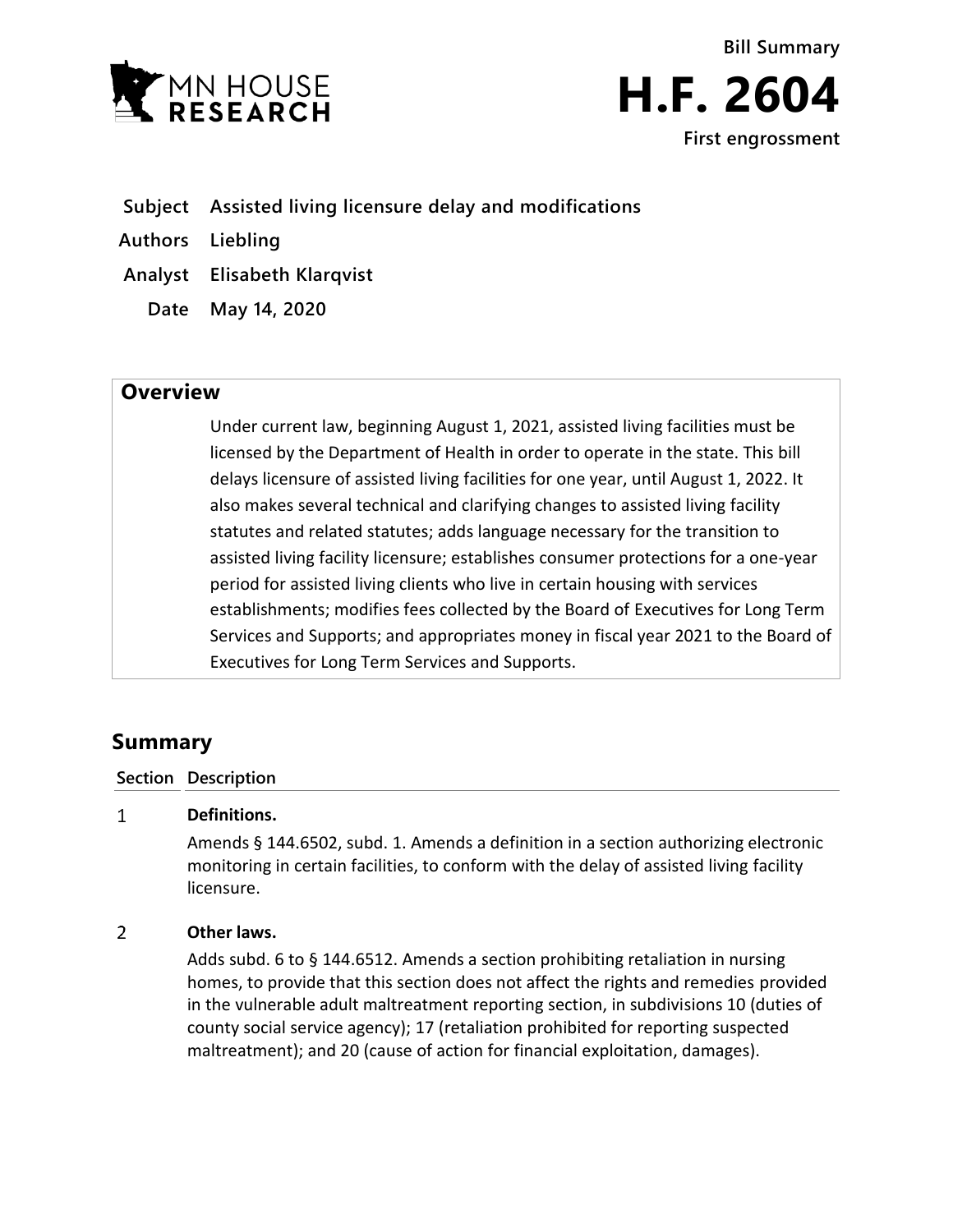#### $\overline{3}$ **Assisted living director qualifications; ongoing training.**

Amends § 144A.20, subd. 4. Amends one path to licensure as an assisted living director by delaying by one year the date by which a person must apply for licensure as an assisted living director. This change is to conform with the delay in assisted living facility licensure.

#### $\overline{4}$ **Amounts.**

Amends § 144A.291, subd. 2. Modifies licensure fees collected by the Board of Executives for Long Term Services and Supports, to make the listed licensure fees apply to all applicants and licensees governed by the board and to eliminate the specific licensure and licensure renewal fees for health services executives.

#### 5 **Fines.**

Amends § 144A.474, subd. 11. Delays the expiration date by one year of a paragraph specifying that fines for certain maltreatment violations must be used to compensate clients who were subject to maltreatment. This change is to conform with the delay in assisted living facility licensure.

#### 6 **Maltreatment compensation fund.**

Amends § 144A.474, subd. 14. Delays the expiration date by one year of a subdivision directing the commissioner of health to pay fines for certain maltreatment violations as compensation to clients who were subject to maltreatment. This change is to conform with the delay in assisted living facility licensure.

#### $\overline{7}$ **Membership.**

Amends § 144A.4799, subd. 1. Delays by one year the date on which the home care and assisted living program advisory council must include as a member, a representative of a county health and human services or county adult protection office. This change is to conform with the delay in assisted living facility licensure.

#### 8 **Other laws.**

Adds subd. 6 to § 144G.07. Amends a section prohibiting retaliation in housing with services establishments, to provide that this section does not affect the rights and remedies provided in the vulnerable adult maltreatment reporting section, in subdivisions 10 (duties of county social service agency); 17 (retaliation prohibited for reporting suspected maltreatment); and 20 (cause of action for financial exploitation, damages).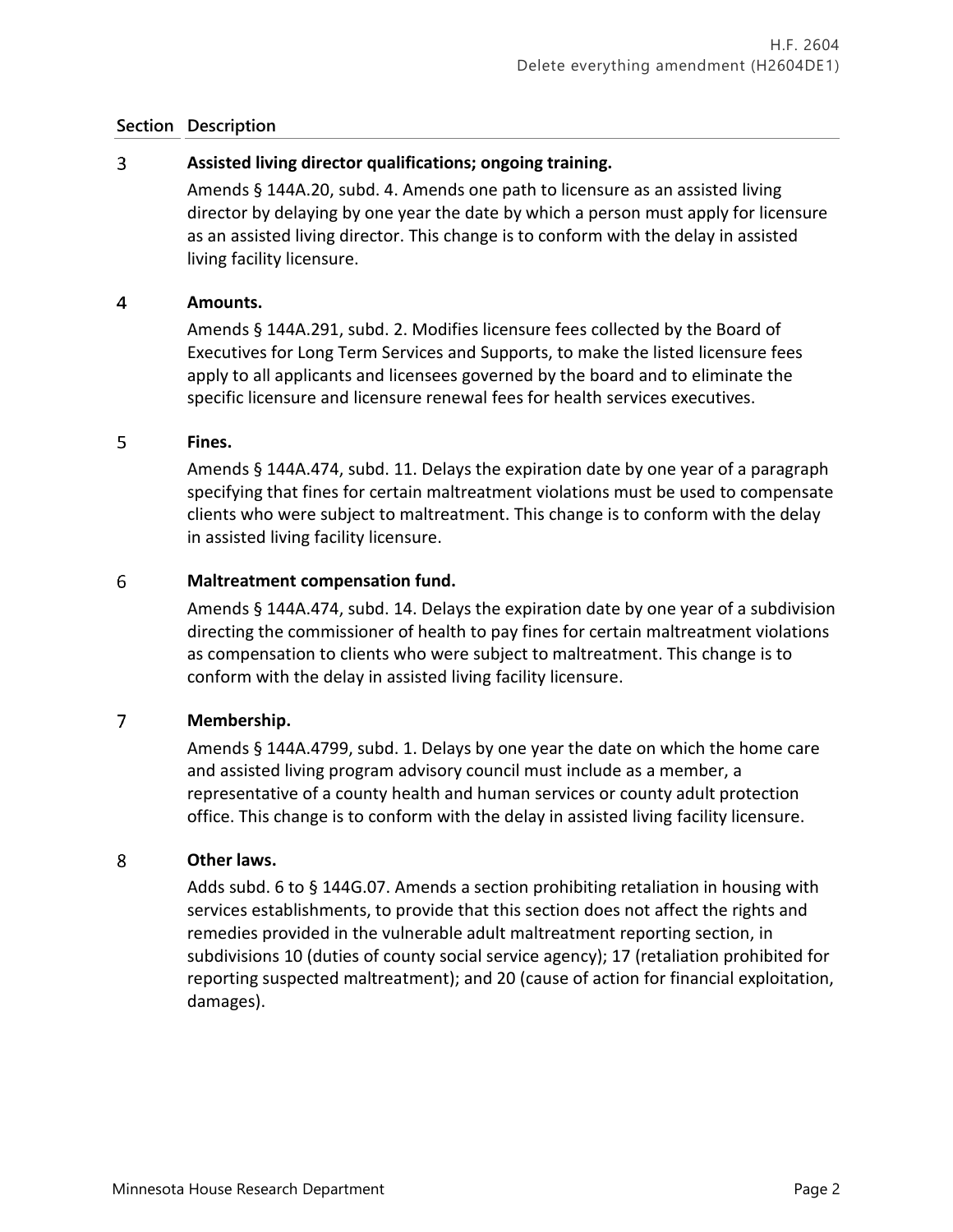#### 9 **Assisted living facility.**

Amends § 144G.08, subd. 7. Amends the definition of assisted living facility to provide that an establishment that exclusively or primarily serves as a shelter for victims of domestic or other violence is not an assisted living facility.

#### 10 **Assisted living facility license.**

Adds subd. 7a to § 144G.08. Defines assisted living facility license for the sections governing assisted living facility licensure.

#### 11 **Assisted living services.**

Amends § 144G.08, subd. 9. Makes a technical change to the definition of assisted living services (specifying that it includes preparing specialized diets, rather than modified diets).

#### 12 **Direct ownership interest.**

Amends § 144G.08, subd. 23. Makes a technical change to the definition of direct ownership interest for the sections governing assisted living facility licensure.

#### 13 **Rulemaking authorized.**

Amends § 144G.09, subd. 3. Amends the commissioner's rulemaking authority for licensing assisted living facilities, to delay the deadline for publication of the notice of adoption of rules from December 31, 2020 to December 31, 2021. This change is to conform with the delay in assisted living facility licensure.

#### 14 **License required.**

Amends § 144G.10, subd. 1. Replaces the existing subdivision with a new subdivision requiring assisted living facilities to be licensed in order to operate in Minnesota, beginning August 1, 2022 rather than August 1, 2021 as in current law. Requires an entity to be licensed under chapter 144G in order to manage, control, or operate an assisted living facility in the state; or to advertise, market, or promote a facility as providing assisted living services or specialized care for individuals with dementia. Provides that the licensee is responsible for the management, control, and operation of the facility. Requires the commissioner to issue a single license for each facility located at a separate address, except allows the commissioner to issue a single license for multiple buildings on a campus. If a building on a campus promotes itself as providing specialized care for individuals with dementia, requires the campus to apply for an assisted living facility with dementia care license or requires that building to be licensed as an assisted living facility with dementia care. The date change in this subdivision is to conform with the delay in assisted living facility licensure.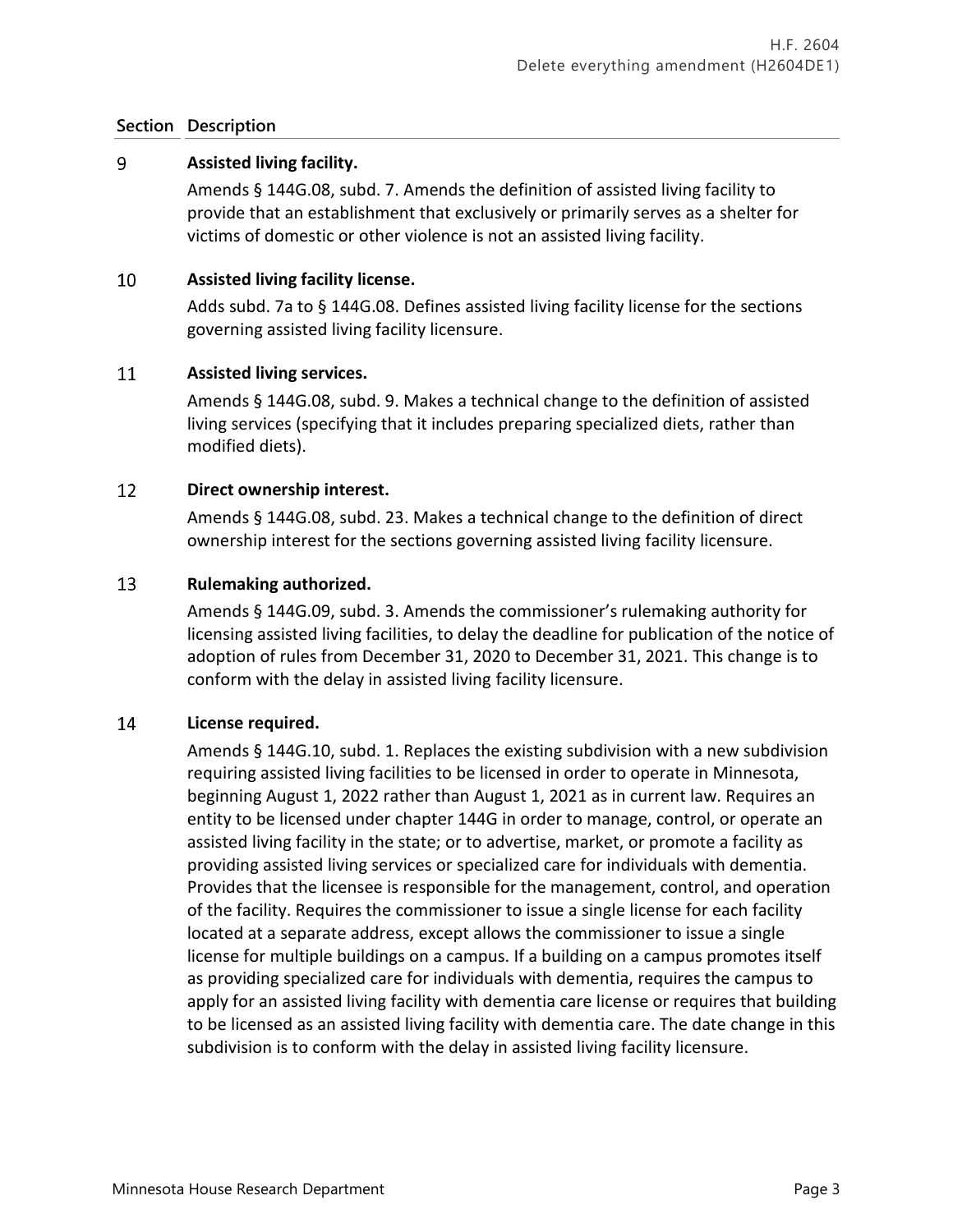#### 15 **Definitions.**

Adds subd. 1a to § 144G.10. Defines the following terms for a section requiring an entity to be licensed to operate an assisted living facility: adjacent, campus, and campus' main building.

#### 16 **Provisional license.**

Amends § 144G.16, subd. 1. Delays the date on and after which the commissioner must issue provisional licenses for assisted living facility license applicants, from August 1, 2021 to August 1, 2022. This change is to conform with the delay in assisted living facility licensure.

### 17 **Assisted living facility licensing implementation; provisional licenses; transition period for current providers.**

Adds § 144G.191.

**Subd. 1. Provisional licenses.** Establishes dates on and after which applications for provisional licenses may be submitted; no initial housing with services establishment registration applications will be accepted; and no temporary comprehensive home care provider license applications will be accepted for providers that do not intend to provide home care services on or after August 1, 2022.

**Subd. 2. New construction; building permit.** Allows prospective license applicants seeking a license for new construction who submit a complete building permit application on or before July 31, 2022, to meet construction requirements in effect when the application was submitted. Applicants who submit a complete building permit application after that date must meet the new construction requirements in section 144G.45. If building plan review applications are separated from building permit applications, allows a complete plan review application to be accepted instead of a building permit application.

**Subd. 3. New construction; plan review.** Beginning March 1, 2022, allows prospective license applicants under new construction to submit plans and specifications to the commissioner for plan review of new construction requirements.

**Subd. 4. Current comprehensive home care providers; provision of assisted living services.** Provides that comprehensive home care providers that do not intend to provide home care services on or after August 1, 2022, shall be issued a prorated license beginning September 1, 2021 and shall pay a prorated fee. The prorated license shall be effective from the renewal date of the provider's current license through July 31, 2022. Requires a home care provider operating under a prorated license to notify recipients of changes to their home care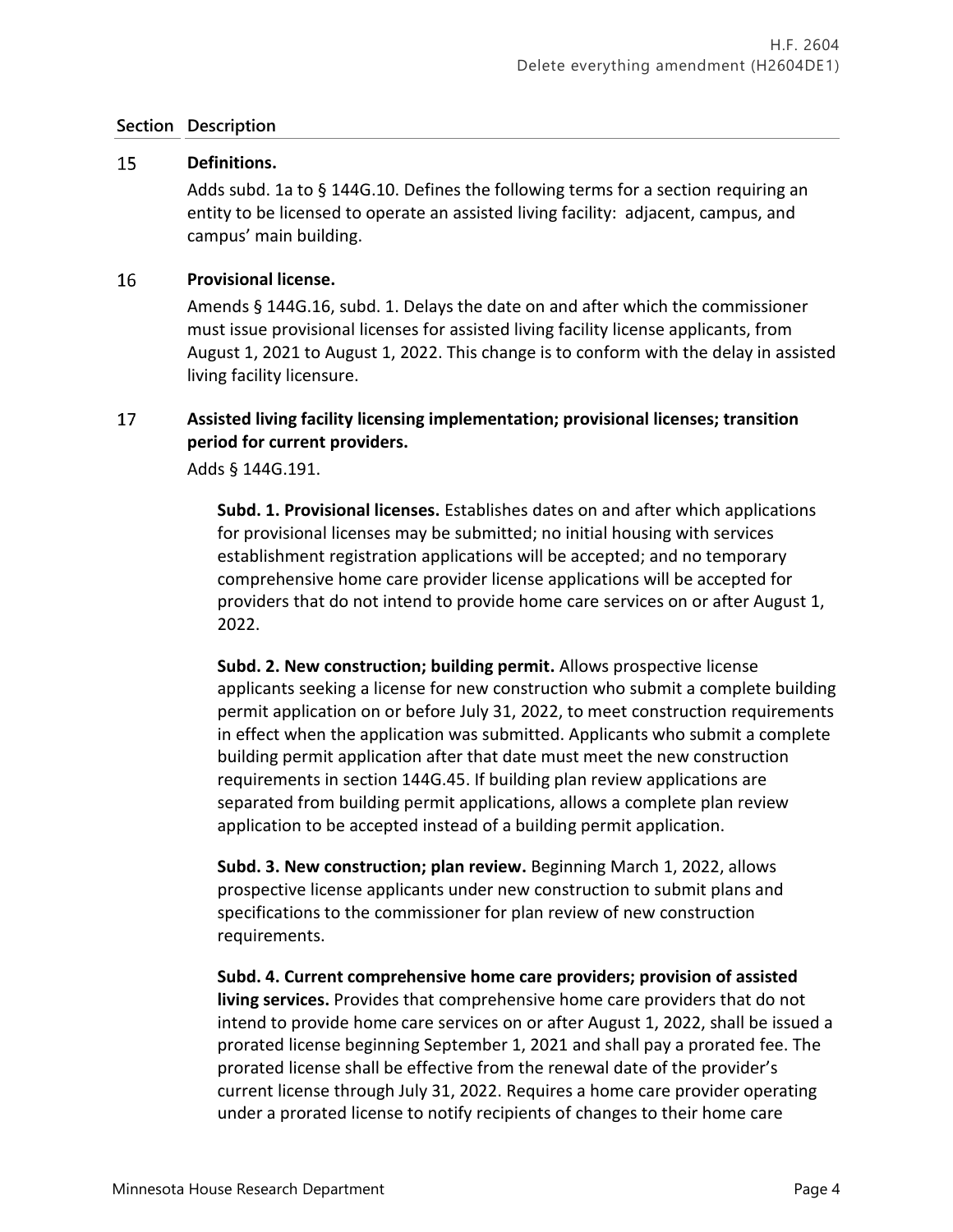services 60 days before expiration of the license, and specifies what the notice must include. Exempts certain home care providers from this notice requirement.

**Subd. 5. Current housing with services establishment registration to an assisted living facility license; conversion to licensure.** Requires current housing with services establishments intending to provide assisted living services on or after August 1, 2022, to apply for licensure under this chapter. An existing housing with services establishment that does not intend to convert its registration to an assisted living facility license must notify its residents at least 60 days before expiration of its registration or no later than May 31, 2022, and specifies what the notice must include. Exempts certain housing with services establishments from this notice requirement. By August 1, 2022, requires all housing with services establishments providing assisted living to have an assisted living facility license. Effective August 1, 2022, a housing with services establishment that has not converted to licensure cannot provide assisted living services.

**Subd. 6. Conversion to assisted living licensure; renewal periods; prorated licenses.** Provides that applicants converting from a housing with services establishment registration to an assisted living facility license must be provided a new renewal date, and directs the commissioner to assign a new randomly generated renewal date to evenly disperse license renewals throughout a calendar year. Provides for initial licensure periods for prorated licenses based on the month of renewal. Provides that an assisted living facility shall receive its first renewal for a full 12-month period about 90 days before expiration of the facility's prorated license. Current housing with services establishments that intend to obtain more than one license may ask for the same renewal date or different renewal dates for all licenses. Specifies how prorated fees will be calculated.

**Subd. 7. Conversion to assisted living licensure; background studies.** Requires background studies of individuals who: (1) have a direct ownership interest in or are a managerial official of a housing with services establishment converting to licensure; and (2) are listed on a license application of the housing with services establishment converting to licensure but are not listed on the existing registration. Establishes requirements governing licensure if a controlling individual does not have a background study disqualification set aside, if a disqualification is set aside or rescinded, and if a disqualification is affirmed. Classifies background study data as private data on individuals.

**Subd. 8. Changes of ownership; current housing with services establishment registrations.** If an applicant converting from housing with services establishment registration to licensure anticipates a change in ownership on or after August 1,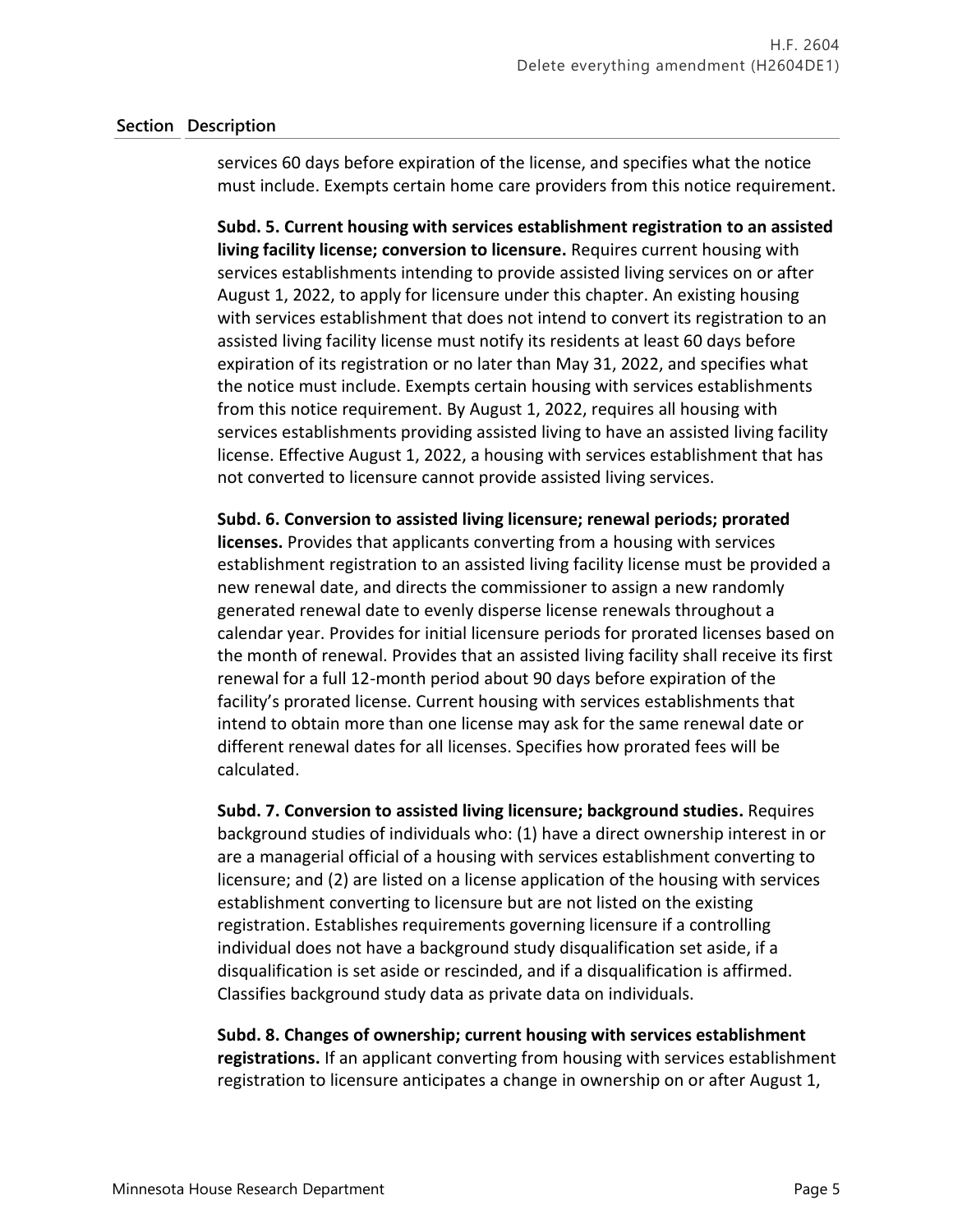2022, requires the applicant to submit a change of ownership application with its license application and fees.

**Subd. 9. Expiration.** Makes this section expire August 1, 2023.

#### 18 **Payment for services under disability waivers.**

Amends § 144G.401. Provides that for new assisted living facilities that did not operate as housing with services establishments prior to August 1, 2022, (rather than August 1, 2021 as in current law) home and community-based services are not available when the new facility is adjoined to or on the same property as an institution. This change is to conform with the delay in assisted living facility licensure.

#### 19 **Tuberculosis prevention and control.**

Amends § 144G.42, subd. 9. Requires a facility to maintain written evidence of compliance with a requirement to have a comprehensive tuberculosis infection control program. Makes technical changes.

#### 20 **Communicable diseases.**

Adds subd. 9a to § 144G.42. Requires facilities to comply with current state requirements for prevention, control, and reporting of communicable diseases.

#### 21 **Fire protection and physical environment.**

Amends § 144G.45, subd. 2. Modifies fire protection and physical environment requirements for facilities, to require compliance with the state fire code and compliance with specific requirements for smoke alarms. Allows assisted living facilities that operated as housing with services establishments prior to August 1, 2022, (rather than 2021 as in current law) to continue in use; this change is to conform with the delay in assisted living facility licensure. Also makes technical changes.

#### 22 **Assisted living facilities; Life Safety Code.**

Amends § 144G.45, subd. 5. Requires assisted living facilities with six or more residents to comply with the 2018 edition of the NFPA Standard 101 Life Safety Code, Residential Board and Care Occupancies chapter (rather than the most recent version as in current law).

#### 23 **New construction; plans.**

Amends § 144G.45, subd. 6. Amends a subdivision governing plans for new licensure and construction, to specify that the subdivision applies to new licensure and construction beginning on or after August 1, 2022 (rather than August 1, 2021 as in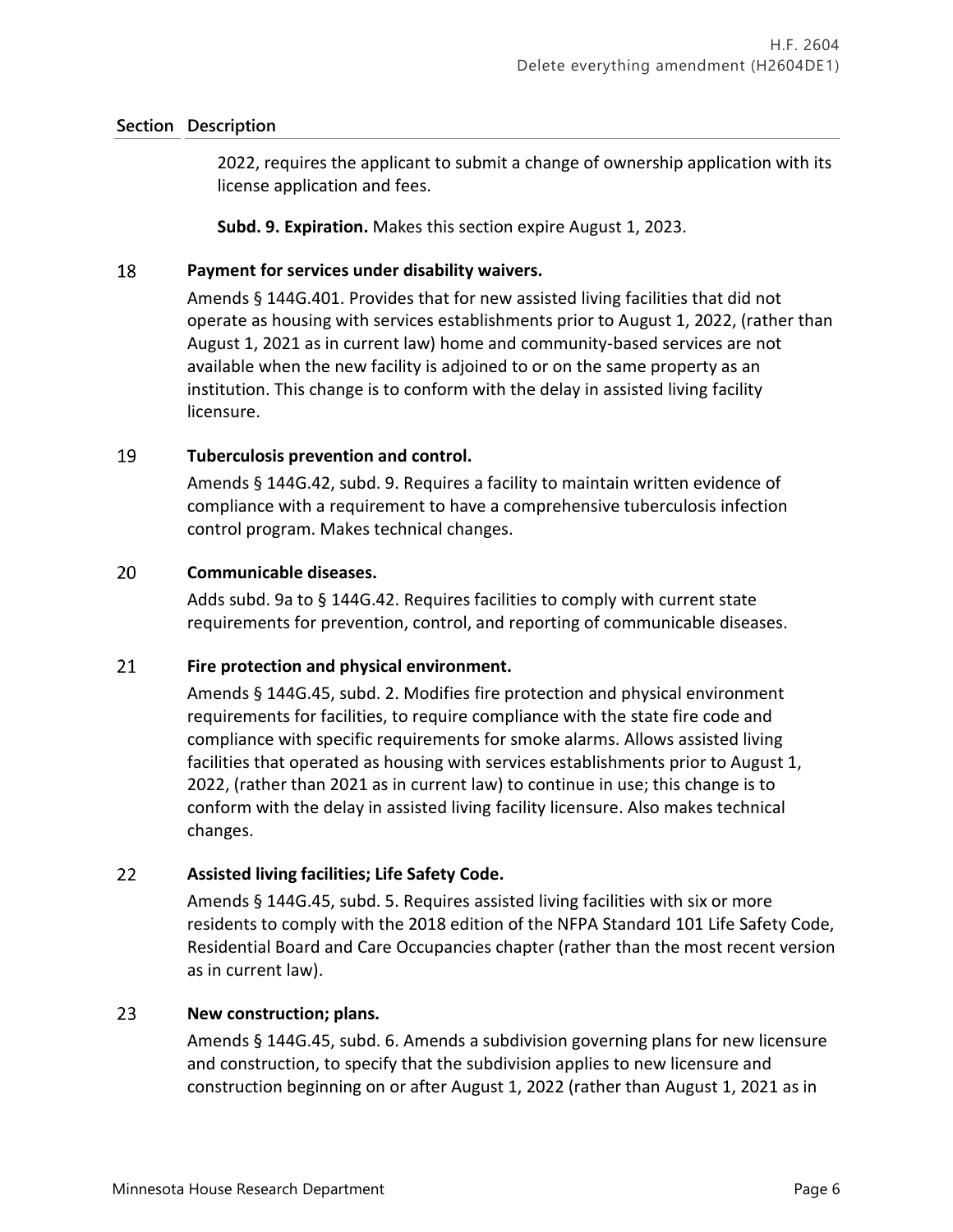current law). This change is to conform with the delay in assisted living facility licensure.

#### 24 **Other laws.**

Amends § 144G.92, subd. 5. Makes technical changes to make this subdivision conform with other subdivisions regarding rights and remedies available if a person is subject to retaliation.

#### 25 **Recommendations.**

Amends § 144G.9999, subd. 3. Delays the date by which the resident quality of care and outcomes improvement task force must be established, from July 1, 2020, to July 1, 2021. This change is to conform with the delay in assisted living facility licensure.

#### 26 **Transition period.**

Amends Laws 2019, ch. 60, art. 1, § 45. Delays dates for the commissioner to prepare for licensure, for existing housing with services establishments providing home care services to convert to licensure, and for assisted living facilities to be licensed, from dates in 2021 to dates in 2022; these changes are to conform with the delay in assisted living facility licensure. Also makes a technical change.

#### 27 **Prioritization of enforcement activities.**

Requires the commissioner to prioritize enforcement activities for terminations of service plans with assisted living clients within available appropriations in fiscal year 2022, in addition to fiscal years 2020 and 2021 as in current law. This change is to conform with the delay in assisted living facility licensure.

#### 28 **Repealer.**

Amends Laws 2019, ch. 60, art. 1, § 48. Delays the repeal of the listed sections from August 1, 2021 to August 1, 2022; this change is to conform with the delay in assisted living facility licensure.

#### 29 **Repealer.**

Amends Laws 2019, ch. 60, art. 4, § 35. Delays the repeal of the listed sections from August 1, 2021 to August 1, 2022; this change is to conform with the delay in assisted living facility licensure.

#### 30 **Commissioner of health.**

Amends Laws 2019, ch. 60, art. 5, § 2. Makes a fiscal year 2021 appropriation of \$5,114,000 from the general fund to the commissioner of health for assisted living licensure available until June 30, 2023. Modifies base funding for appropriations from the state government special revenue fund to the commissioner in fiscal years 2022, 2023, 2024, and 2025 to improve the frequency of home care provider inspections.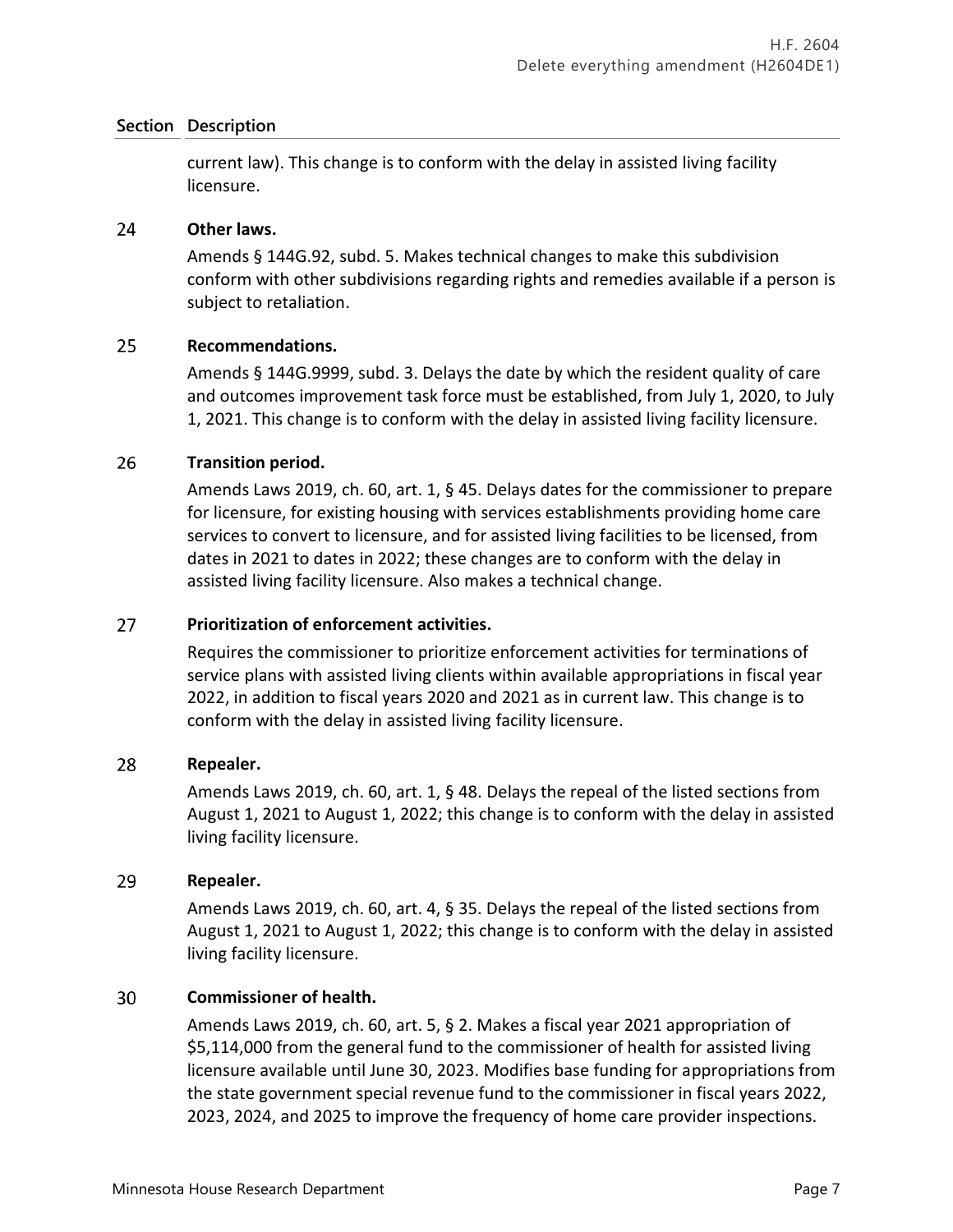These changes are to conform with the delay in assisted living facility licensure. Also makes technical changes.

#### 31 **Amendments to effective dates for certain sections in Laws 2019, chapter 60.**

Paragraph (a) delays effective dates for assisted living facility licensure sections from August 1, 2021, to August 1, 2022.

Paragraph (b) delays effective dates for a section setting fees for licensure of assisted living facilities and for conforming changes from August 1, 2021, to August 1, 2022.

Paragraph (c) delays the effective date for a section requiring notice of an arbitration provision in a contract from August 1, 2021, to August 1, 2022, for contracts entered into on or after that date.

Paragraph (d) delays the expiration date for a section prohibiting retaliation in housing with services establishments from July 31, 2021, to July 31, 2022.

Paragraph (e) delays the effective date for a section establishing disclosure requirements for I'm okay check services from August 1, 2021, to August 1, 2022, for contracts entered into on or after that date.

Paragraph (f) delays the effective date for sections on licensure of assisted living directors, from July 1, 2020, to July 1, 2021.

Paragraph (g) delays the effective date for a subdivision in which two exceptions to home care provider licensure are stricken, from July 1, 2021, to July 1, 2022.

#### $32<sup>2</sup>$ **Consumer protections for assisted living clients.**

Establishes consumer protections for clients residing in certain housing with services establishments and receiving services from arranged home care providers.

**Subd. 1. Definitions.** Defines the following terms for this section: arranged home care provider, client, client representative, facility, home care provider, safe location, service plan, and services.

**Subd. 2. Prerequisite to termination or nonrenewal of lease, services, or service plan.** Requires a facility to schedule and participate in a meeting with a client and the client representative before the facility issues a notice of termination of a lease or a notice of termination or nonrenewal of all services, or if an arranged home care provider issues a notice of termination or nonrenewal of a service plan. Lists purposes of the meeting and requires it to take place at least seven days before a notice of termination or nonrenewal is issued. Requires the facility to notify the client that the client may invite the listed persons or others to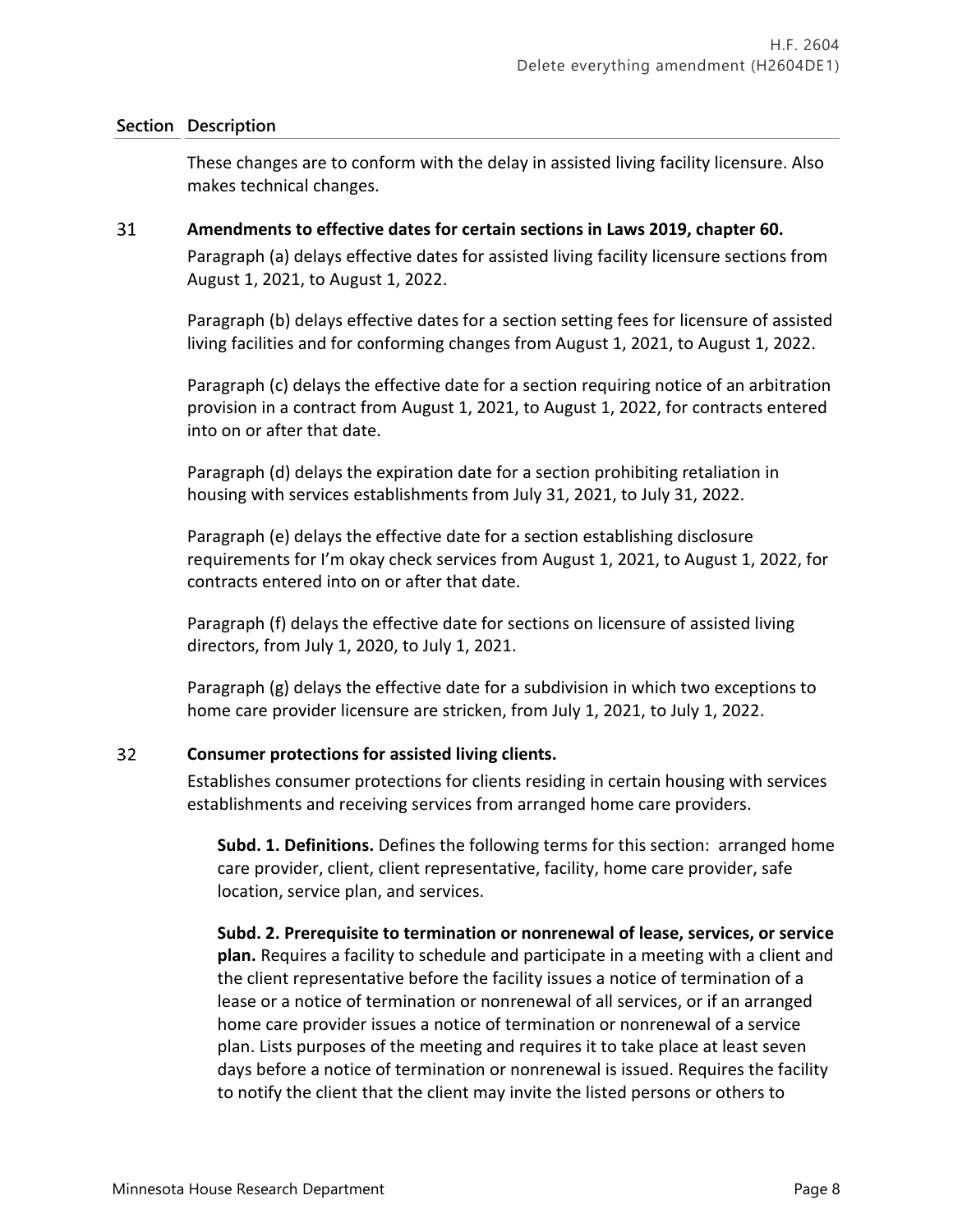attend the meeting, and requires the facility to notify the client's case manager of the meeting if the client receives home and community-based waiver services.

**Subd. 3. Restrictions on lease terminations.** Paragraph (a) prohibits a facility from terminating a lease except as provided in this subdivision.

Paragraph (b) allows a facility to initiate a termination of a lease upon 30 days' prior written notice only for:

- nonpayment of rent, provided the facility informs the client that public benefits may be available and provides contact information for the Senior LinkAge Line; or
- a violation of a lawful provision of the lease if the client does not cure the violation within a reasonable amount of time, after the facility provides written notice to the client of the ability to cure.

Paragraph (c) allows a facility to terminate a lease upon 15 days' prior written notice only if a client has engaged in conduct that substantially interferes with the rights, health, or safety of other clients; engaged in conduct that substantially and intentionally interferes with the safety or physical health of facility staff; or committed an act related to controlled substances, prostitution, firearms, or stolen property that substantially interferes with the rights, health, or safety of other clients.

Paragraph (d) states that nothing in this subdivision affects the rights and remedies available under chapter 504B, landlord/tenant law.

**Subd. 4. Restrictions on terminations and nonrenewals of services and service plans.** Paragraph (a) prohibits an arranged home care provider from terminating or failing to renew a service plan of a client in a facility except as provided in this subdivision.

Paragraph (b) allows an arranged home care provider to initiate a termination of services for nonpayment upon 30 days' prior written notice if the client does not cure the violation within a reasonable amount of time after the facility provides written notice of the ability to cure.

Paragraph (c) allows an arranged home care provider to terminate or fail to renew a service plan upon 15 days' prior written notice only if the client has engaged in conduct that substantially interferes with the client's health or safety; the client's assessed needs exceed the scope of services in the service plan and are not offered by the arranged home care provider; or extraordinary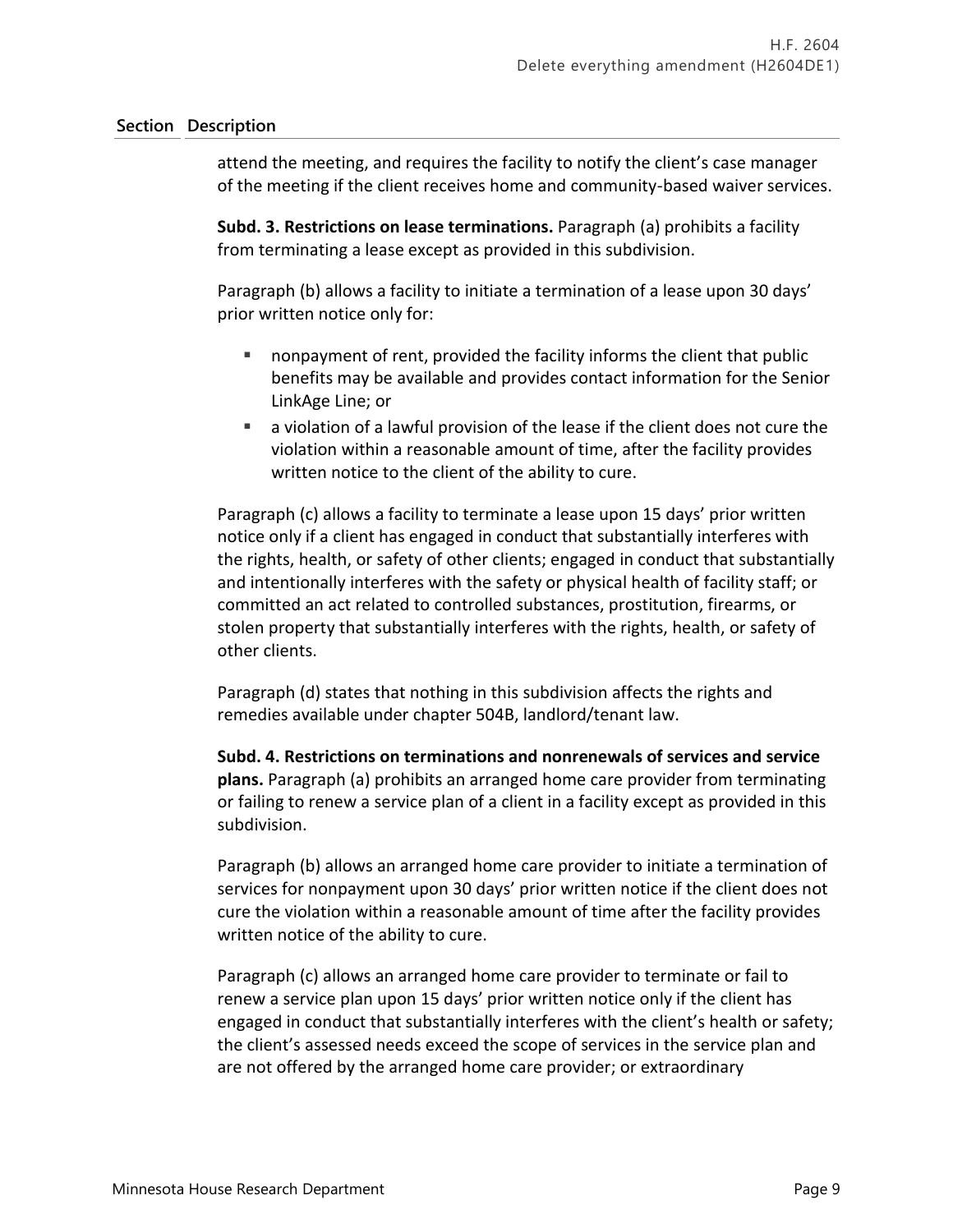circumstances exist that cause the arranged home care provider to not be able to provide the client with the services in the service plan.

Paragraph (d) states that a violation of paragraph (b) that makes it necessary for a client to move out of the facility constitutes a constructive eviction and that a client alleging a violation of paragraph (b) may seek a temporary injunction against the termination. Specifies the circumstances under which the court may grant a temporary injunction, requires the termination to be stayed while the underlying dispute is adjudicated if a temporary injunction is granted, and authorizes the client to receive attorney fees and court costs if the client prevails in the underlying dispute. Provides that the client is responsible for contracting for additional services the client needs during the time between issuance of a temporary injunction and final adjudication of the underlying dispute.

**Subd. 5. Restriction on lease nonrenewals.** If a facility decides not to renew a client's lease, requires the facility to provide the client with 60 calendar days' notice, ensure a coordinated move, consult with the client and others to make arrangements to move the client, and prepare a written plan for the move.

**Subd. 6. Right to return.** Provides that if a client is absent from a facility for any reason and if a lease termination has not been effectuated, the facility shall not refuse to allow a client to return.

**Subd. 7. Coordinated moves.** Paragraph (a) requires a facility or arranged home care provider to arrange a coordinated move for a client if a facility terminates a lease or closes the facility; an arranged home care provider terminates or does not renew a service plan; or an arranged home care provider reduces or eliminates services to the extent that the client needs to move.

Paragraph (b) provides if one of these events occurs, the facility or arranged home care provider must ensure a coordinated move to a safe, appropriate location identified by the facility; ensure a coordinated move to an appropriate service provider identified by the facility, if the client still needs and wants services; and consult and cooperate with the client and others to make arrangements to move the client.

Paragraph (c) allows a facility to move the client to a different location within the same facility to satisfy certain requirements in paragraph (b).

Paragraph (d) allows a client to decline to move to the location the facility identifies or accept services from the provider the facility identifies, and instead move to a location or provider of the client's choice.